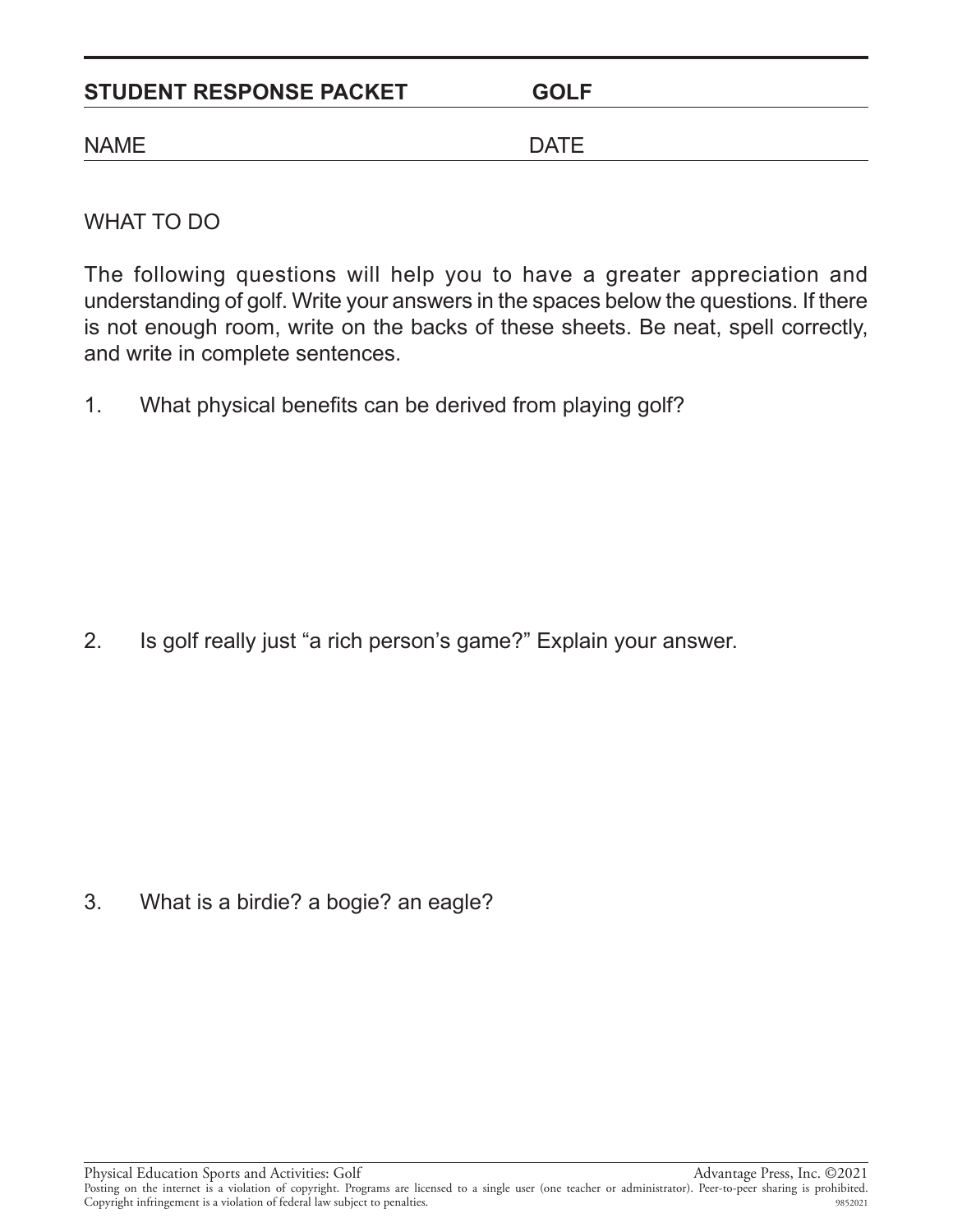## STUDENT RESPONSE PACKET **GOLF**

4. What does it mean to say that a ball ends up "in the rough?"

5. Why does a professional golfer usually own many types of clubs?

6. Name three types of grips in golf.

7. Name six steps in making a smooth swing.